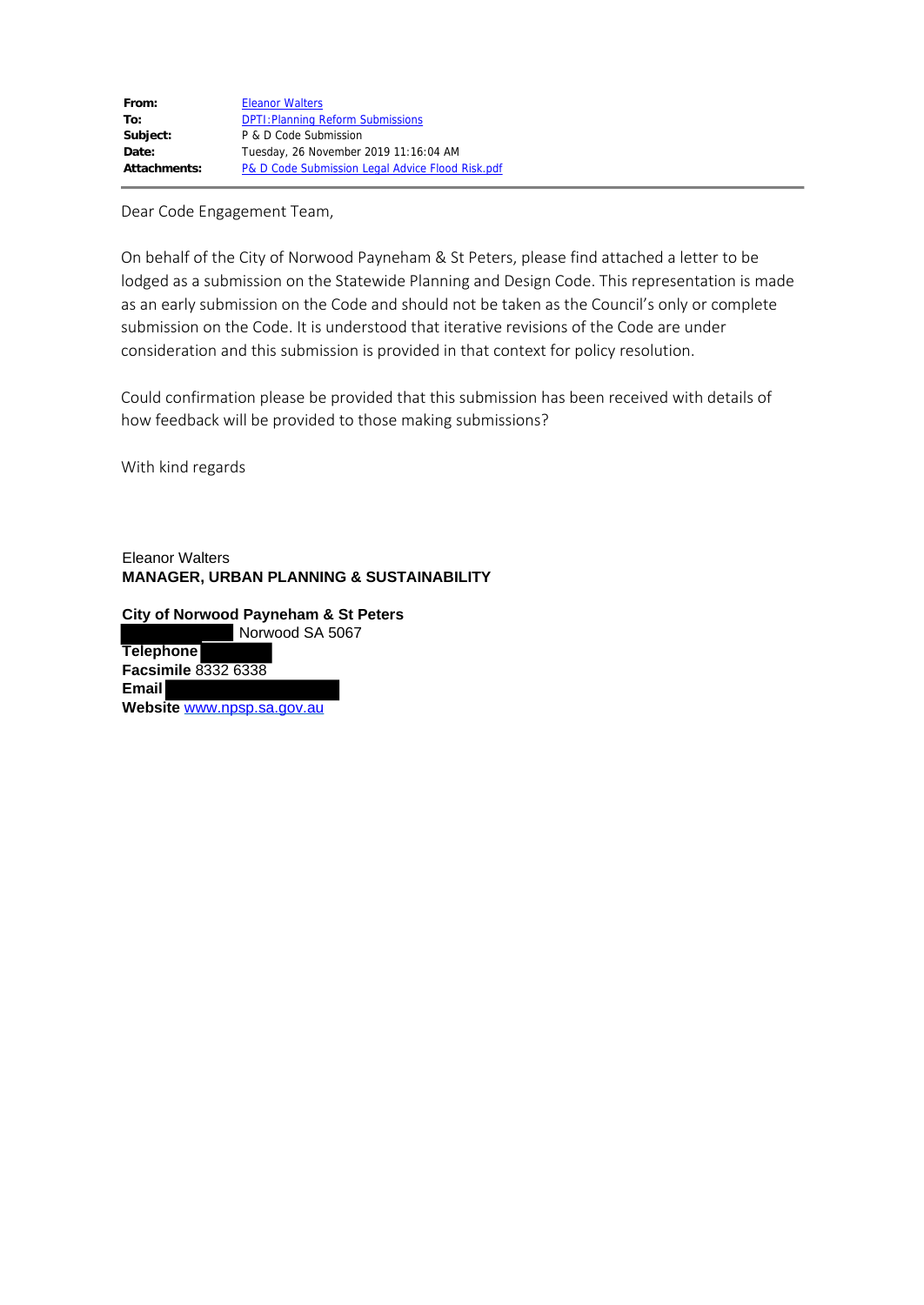# | Norman<br>| Waterhouse

#### **By email:**

Ref: GJL\M00293625F06050577.DOCX

25 November 2019

Ms Anita Allen Manager, Planning Reform Department of Planning, Transport & Infrastructure GPO Box 1815 ADELAIDE SA 5001

Dear Anita

# **Draft flooding policy in Phase 3 of the Planning and Design Code – City of Norwood, Payneham and St Peters**

We act for the City of Norwood, Payneham and St Peters (**Council**).

### 1. **Executive summary**

We have been instructed to prepare this submission to the Department of Planning, Transport and Infrastructure (**DPTI**) due to the Council's serious concerns regarding the flooding policy and mapping proposed in Phase 3 of the draft Planning and Design Code (**P&D Code**).

Due to the significance of this issue the Council will also be forwarding this separately as a formal stand alone Code submission as part of Phase 3 consultation so that it may be resolved as soon as possible. In due course the Council will make a further submission to DPTI on all other aspects of the P&D Code.

The Council is concerned that the proposed flooding policy and mapping does not maintain the status quo of the Council's present approach to development assessment; contains redundant misleading information; and does not sufficiently address known flooding risks for future development.

The Council strongly urges DPTI to amend the proposed flooding policy and mapping before commencement of the P&D Code, so as to reduce the community's exposure to risk; and reduce the Council and DPTI's exposure to potential liability resulting from flooding associated with developments to be approved under the P&D Code.

# 2. **Redundant floodplain mapping**

The Council's current Development Plan contains floodplain mapping at Map NPSP/1 (Overlay 5), which was prepared by Tonkins in 1999 (**Redundant Mapping**). This mapping shows the 1 in 20 year ARI and 1 in 50 year ARI indicative floodplains around First and Second Creeks, but it does not cover the 1 in 100 year ARI indicative floodplain. Further, the

**Norman Waterhouse Lawyers Pty Ltd ACN 621 909 395**

Level 11, 431 King William Street, Adelaide SA 5000 GPO Box 639, Adelaide SA 5001 www.normans.com.au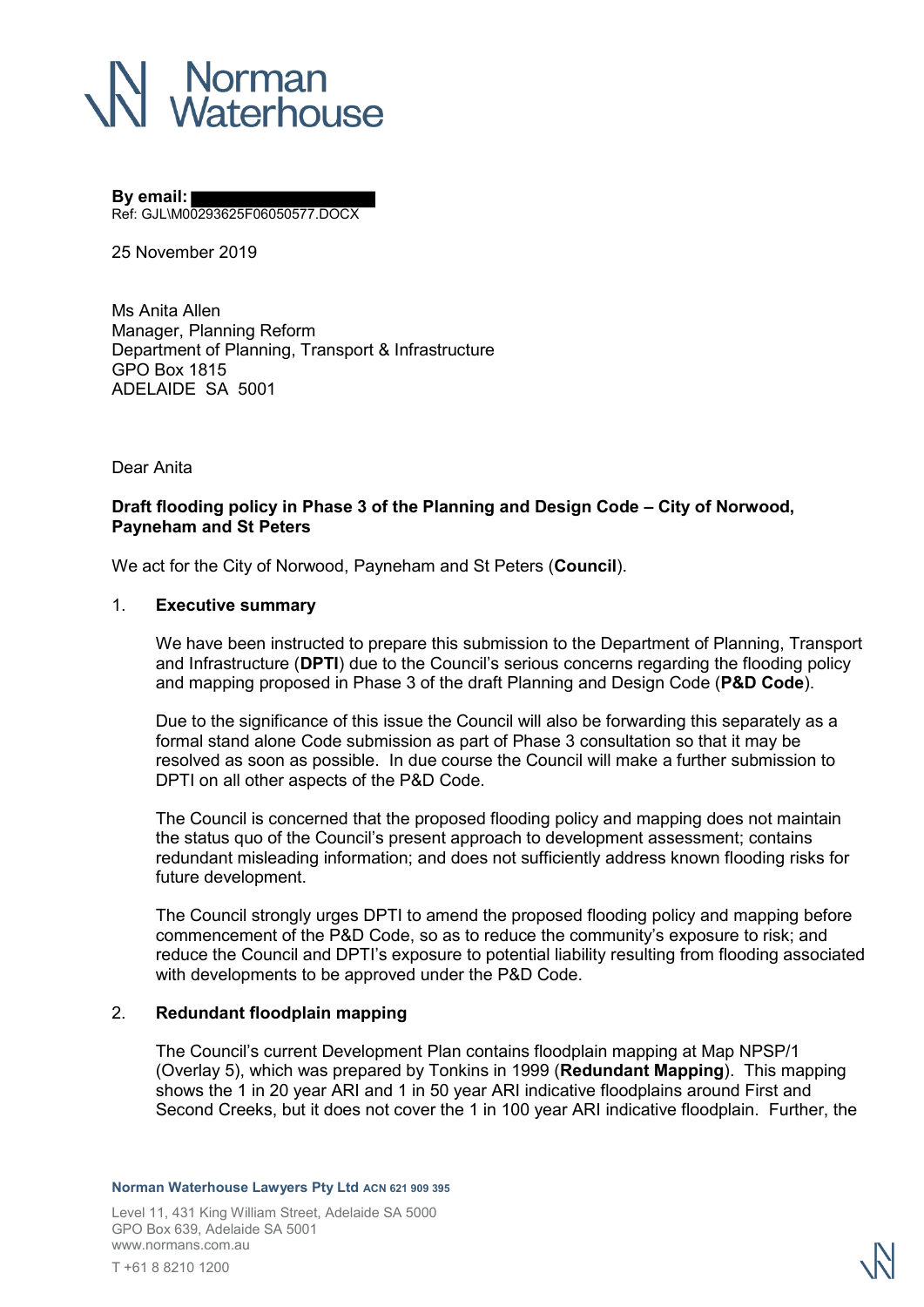Redundant Mapping also only covers a portion of the Council's area, leaving the balance unaccounted for. The Redundant Mapping is therefore not a comprehensive resource. Further, none of the Council's Development Plan policies refer specifically to the Redundant Mapping.

Through the Residential Development (City Wide Policy) DPA, which came into effect in August 2011, the Council addressed the previous inconsistency in the development assessment standards which are applied throughout the Council area for developments within a floodplain. This inconsistency had occurred as a result of the consolidation of planning policies from the three former councils, prior to amalgamation, all of which were drafted prior to 1997.

Between 1997 and 2011, the Council assessed all Development Applications identified to be at risk of flooding based on the differing policy approach in the three formerly existing Development Plans. This policy included four Principles of Development Control, three of which related to the former City of Kensington & Norwood and one of which applied to the balance of the Council area. At that time, developments within a property affected by a 1 in 20 year ARI were only restricted in the former Kensington & Norwood Local Government Area. This meant that the extent to which an applicant could develop a flood affected property largely depended on which of the former three local government areas a proposed development was located within.

The introduction of the Residential Development (City Wide Policy) DPA in 2011, allowed the Council to consolidate its policies relating to flood affected properties. The DPA objectives sought to ensure that:

- a) no new buildings, structures or extensions be constructed and no new allotments created on land affected by the principal flow path of the 1 in 20 year ARI;
- b) development be suitably protected from the 1 in 100 year ARI; and
- c) development did not impede the flow of floodwaters or exacerbate downstream flooding through the design and location of new buildings and structures.

The Councils risk-based flood policy for new development references both the 1 in 20 ARI and 1 in 100 year ARI flood events. Importantly, this approach, which was endorsed by the DPTI and the Minister for Planning at the time, also ensured the Council could rely upon the latest available flood plain mapping information (rather than including redundant or outdated floodplain maps within the Development Plan) as part of assessing Development Applications for flood affected properties.

The Redundant Mapping was superseded by more recent floodplain mapping undertaken by Tonkins in 2018 (**Current Mapping**). This has meant that the Council now takes the Current Mapping, not the Redundant Mapping, into consideration in development assessment by virtue of the content of the general flooding policy contained within the Development Plan. We understand that the Council is not alone in this practice of reliance upon more recent and comprehensive floodplain mapping in development assessment notwithstanding that precise mapping is not contained in the Development Plan.

However, the draft P&D Code includes the Redundant Mapping as the source of the new mapping for the Hazards (Flooding) Overlay. This reproduction results in a backwards step for planning policy regarding flooding. This Redundant Mapping has not been used as the basis for development assessment for a number of years and the Council is very concerned that it will produce substandard assessment outcomes, resulting in increased risk to public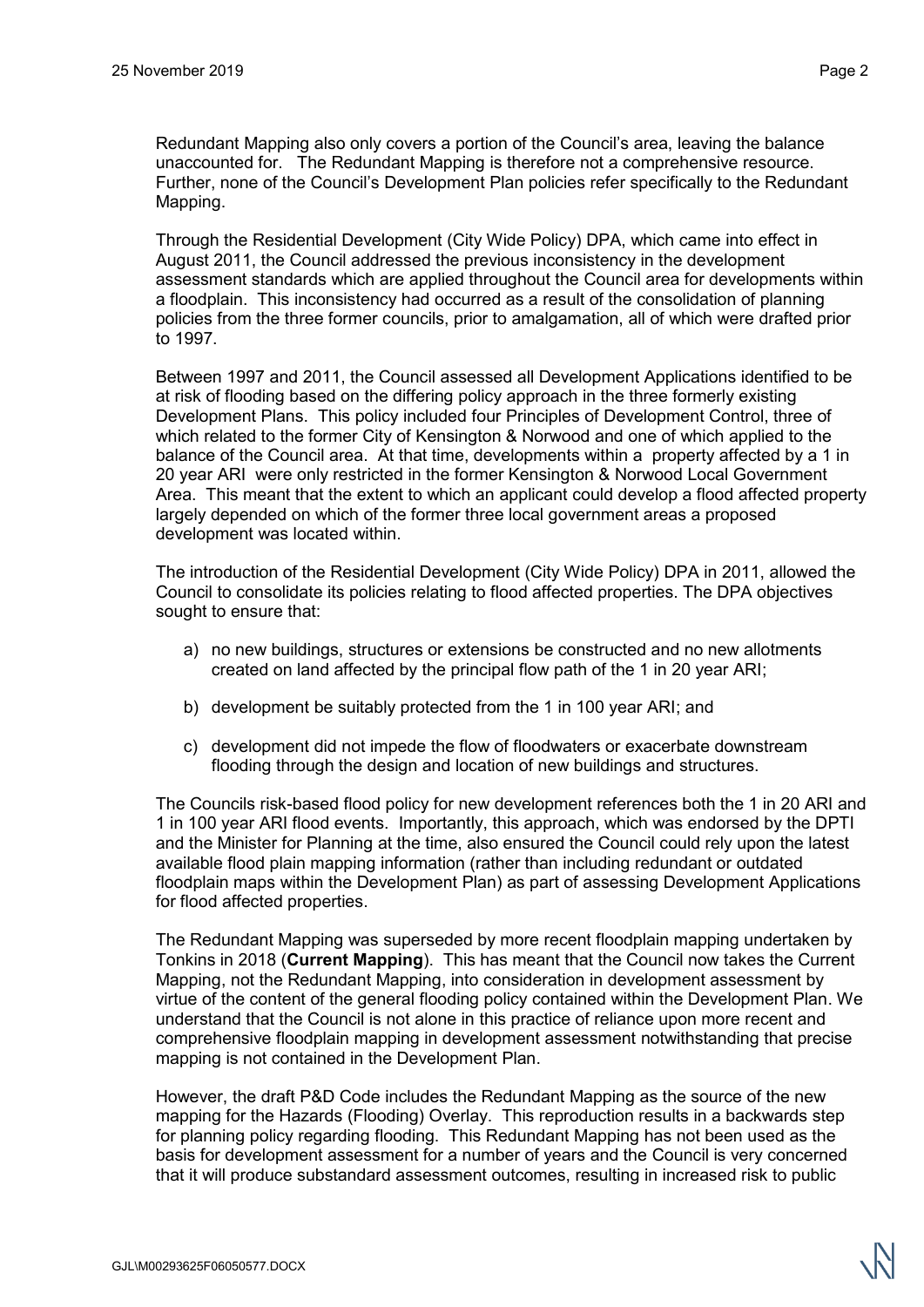safety and property damage on flood prone land. This move does not represent the maintenance of the "status quo" in the existing development assessment approach. Further, adoption of the Redundant Mapping has resulted in fragmented and nonsensical mapping results and policy approaches between council areas, which fail to provide a comprehensive overview of actual flood risks. This approach also removes current assessment tools for the management of this risk. An example of this is where the mapping in the Hazards (Flooding) Overlay incorrectly gives the impression that flooding ceases abruptly at council boundaries or arbitrarily switches to an alternative P&D Code Overlay, e.g. Water Resources Overlay at a council boundary (e.g. Third Creek, Firle). This result is obviously inconsistent with the known flooding risk in such areas and the protections currently able to be afforded in development assessment by these councils to developments so affected.

The "Guide to the Draft Planning and Design Code: Rural and Urban Council Areas (Phases Two and Three)" dated October 2019 (**Guide**) outlines that the policy response embodied in the P&D Code has been to refine and transition the mapping of hazards in current Development Plans into new spatial overlays in the P&D Code. The mere transition of the Redundant Mapping into the P&D Code is strongly opposed by the Council given its irrelevance to current day development assessment and because it results in an inaccurate reflection of the known flooding hazards existing within council areas. Further, it would seem that the Guide's stated opportunity to "refine" the Redundant Mapping in this version of the P&D Code has been missed and should have been taken so as to include the Current Mapping as a default and the most accurate reflection of flooding risks known at the time.

The Guide suggests that future versions of the P&D Code will update the mapping of all flood prone areas using a consistent methodology. Whilst this is a supported outcome, the present flooding protections in the Current Mapping should be incorporated into the P&D Code as the default position until such time as it can be replaced by an improved and consistent approach that is investigated and developed by DPTI.

Further, the Guide acknowledges:

*"For councils without a Hazards (Flooding) Overlay, a deemed-to-satisfy provision is included for all residential development in the Design in the Urban Areas General Development Policies. This will require all dwellings to be built 300 mm above the curb [sic] line. This is an interim policy response until further flood mapping work can be undertaken for future iterations of the Code."*

[Our emphasis added]

As the Council has up to date mapping available this approach is a retrograde step (importantly it does not maintain the status quo as referred to in the Guide) and it disables the current development assessment practice for sound risk management. The Council is very concerned of the wider implications of such an approach and the resulting deficiency in this first draft of the P&D Code.

This is not the first time the Council has raised its concerns regarding the inclusion of the Current Mapping with DPTI. We are instructed that the Council raised this issue generally with DPTI early in discussions with DPTI staff concerning facets of the transition to the P&D Code and also specifically in its email to DPTI dated 19 February 2019. On this basis DPTI has had knowledge of the Council's concerns for a substantial period of time, which time the Council argues would have been sufficient to suitably remedy these issues in an appropriate manner that does not expose stakeholders to greater risks.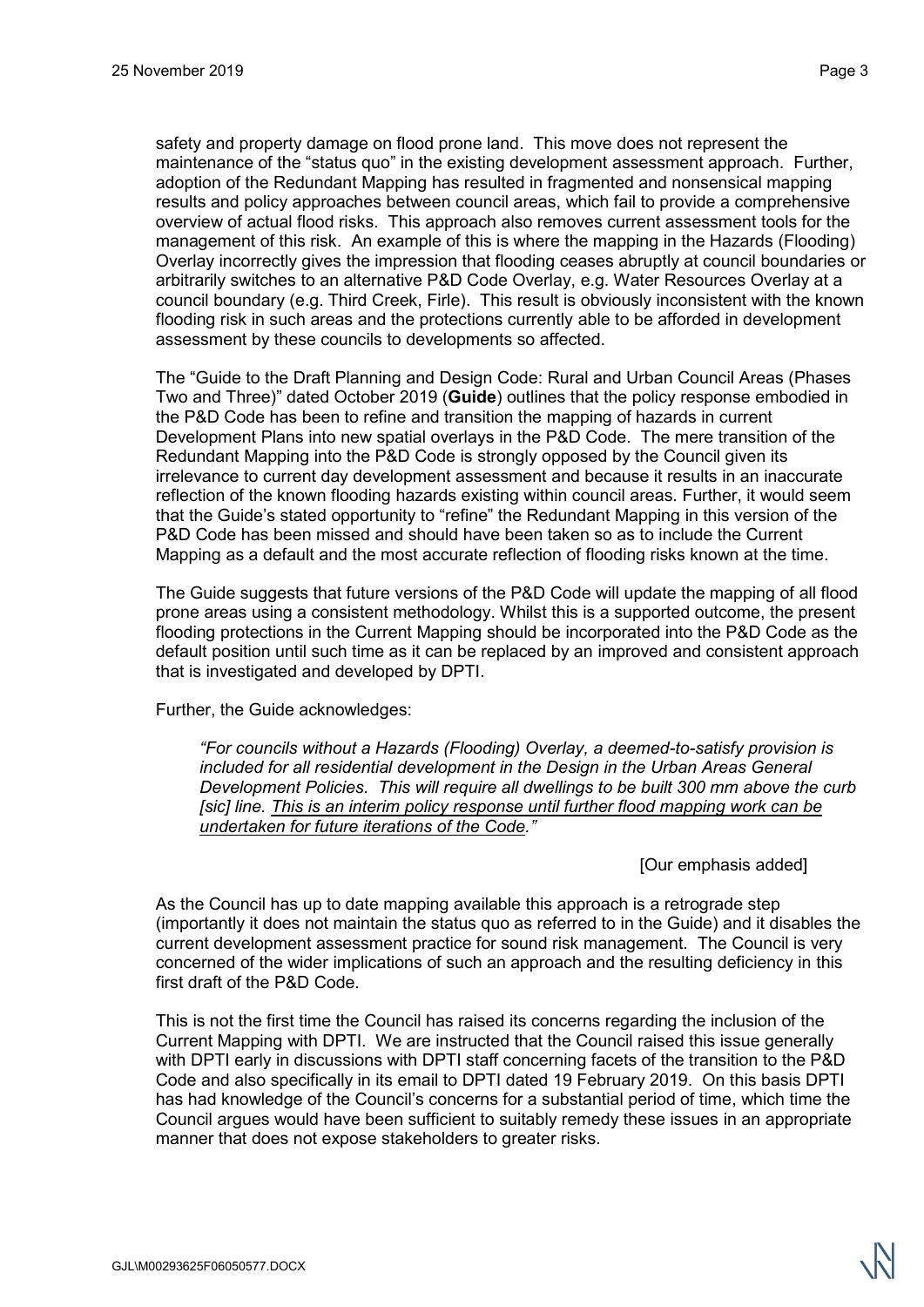## 3. **Inadequate flooding policy**

The Guide outlines that the policy response in the P&D Code has been to refine and transition flooding policy from Development Plans into the P&D Code. A comparison between the Council's Development Plan and the P&D Code reveals that existing important flooding policy has not been so transitioned into the P&D Code, including in relation to the Hazards General Development Plan policies specifically.

The Council's City Wide Development Plan policies include the following Principles of Development Control relevant to flooding (**Existing Flooding PDCs**):

#### *Land Division*

*21 Land should not be divided:*

*(a)- (f) …;* 

*(g) if the boundaries of the proposed division are likely to cause or exacerbate problems arising from surface drainage;* 

*(h) if waste produced by the proposed use of the land, or any use envisaged in the Zone and/or Policy Area, will cause pollution of a public water supply or any surface or underground water resource;* 

*(i) if any portion of any allotment is within the principal flow path of the 1 in 20 year Average Recurrence Interval floodplain;* 

#### *(j) unless:*

*(i) the existing ground level of each of the allotments resulting from the division has sufficient area outside the 1 in 100 year Average Recurrence Interval floodplain; or* 

*(ii) it can be demonstrated through specific engineering investigations that the land division and future development of each of the allotments affected by the 1 in 100 year Average Recurrence Interval floodplain, would not cause detrimental effects to any adjoining or downstream properties;..* 

#### *Hazards*

*167 Development should be excluded from areas that are vulnerable to, and cannot be adequately and effectively protected from, the risk of hazards.* 

*168 Development located on land which is subject to hazards should not occur unless it is sited, designed and undertaken in association with appropriate precautions against the relevant hazards.* 

#### *Flooding*

*169 Development, including earthworks associated with development, should not: (a) be adversely affected by flooding or inundation;* 

*(b) impede the flow of floodwaters through the land or the surrounding land;* 

*(c) increase the risk of flooding of other land;* 

*(d) adversely affect the level of flood waters on adjoining properties;* 

*(e) obstruct a watercourse;* 

*(f) aggravate the potential for erosion or siltation or lead to the destruction of vegetation during a flood;* 

*(g) occur on land where the risk of flooding is likely to be harmful to safety or damage property; or* 

*(h) increase the potential hazard risk to public safety of persons during a flood event.*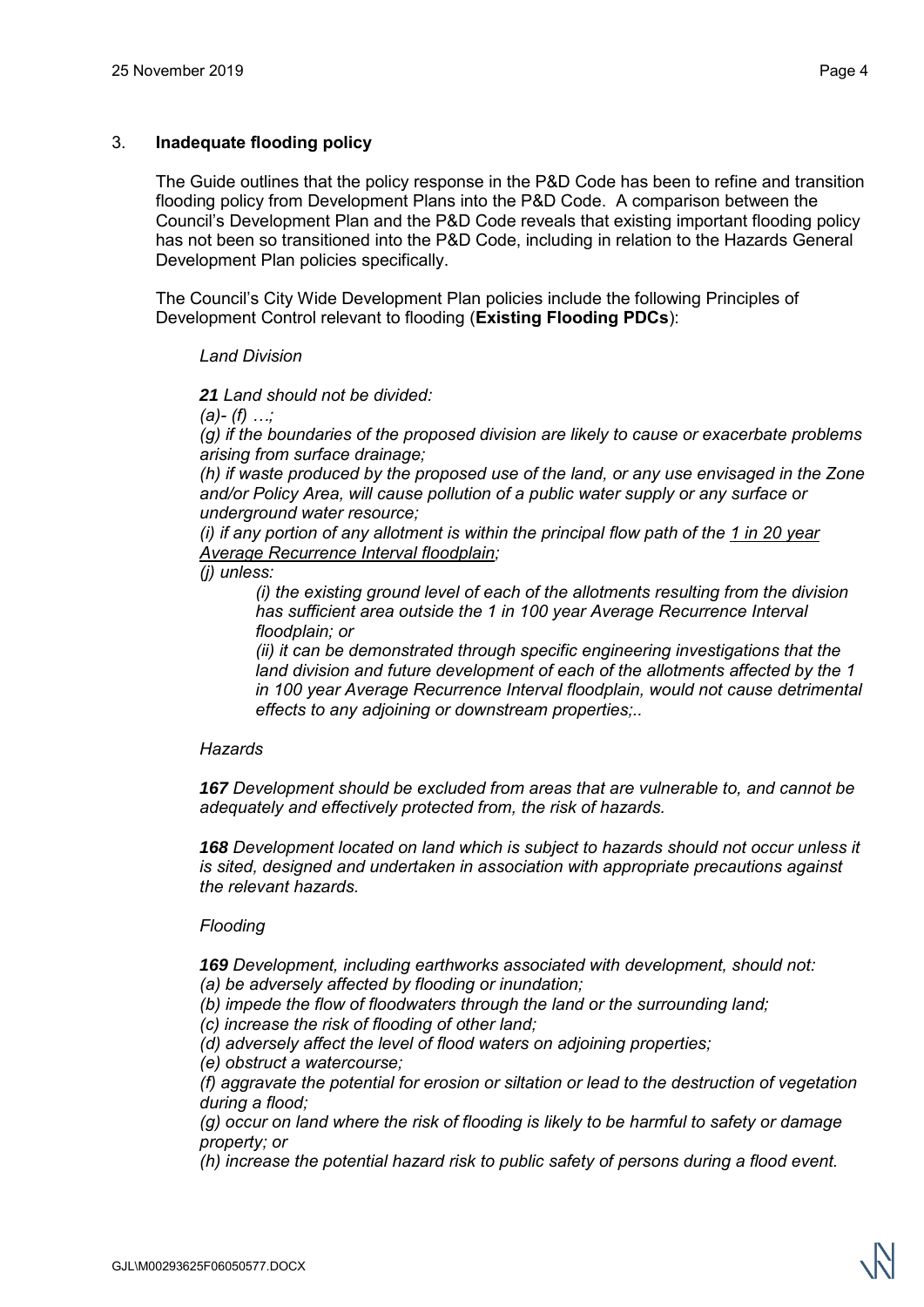*171 The finished ground floor level of all habitable spaces should not be less than 300 millimetres above the 1 in 100 year Average Recurrence Interval floodplain.* 

[Our emphasis added]

A review of the Hazards (Flooding) Overlay reveals policies (**New Flooding Policies**) that refer to a range of development outcomes for land division and built form within the Overlay. However, these New Flooding Policies only refer to a 1% AEP (**Annual Exceedance Probability**), the equivalent to a 1 in 100 year ARI. There is no reference in these New Flooding Policies to the 1 in 20 year ARI (5% AEP). Therefore, the status quo in the Council's Development Plan, evidenced expressly by the Existing Flooding PDCs above, has not been maintained in the Hazards (Flooding) Overlay and which only applies defined freeboard heights at the land division stage, where structures are not contemplated or addressed.

The following provision of the New Flooding Policies illustrates an example of a change in approach to the accommodation of a 1 in 100 year ARI event (1% AEP):

*Hazards (Flooding) Overlay* 

*Land Division* 

*PO 1.3* 

*Land is not divided unless a layout is achieved whereby roads, parking areas and development sites for each allotment are at least 0.3m above the 1% AEP flood event level, unless the land is, or can be provided with flood protection measures that are appropriate and acceptable for the intended future land use.* 

## *DTS/DPF 1.3*

*None are applicable* 

[Our emphasis added]

Similarly the following new provision illustrates that the P&D Code does not seek to exclude all development from flood prone land as was the status quo in PDC 167 above, rather it only affords such protections to vulnerable people, community services facilities and emergency services:

*Hazards (Flooding) Overlay* 

*Land Use* 

*PO 2.1* 

*Buildings housing vulnerable people, community services facilities and emergency services are sited away from areas of unacceptable flood risk.* 

*DTS/DPF 2.1*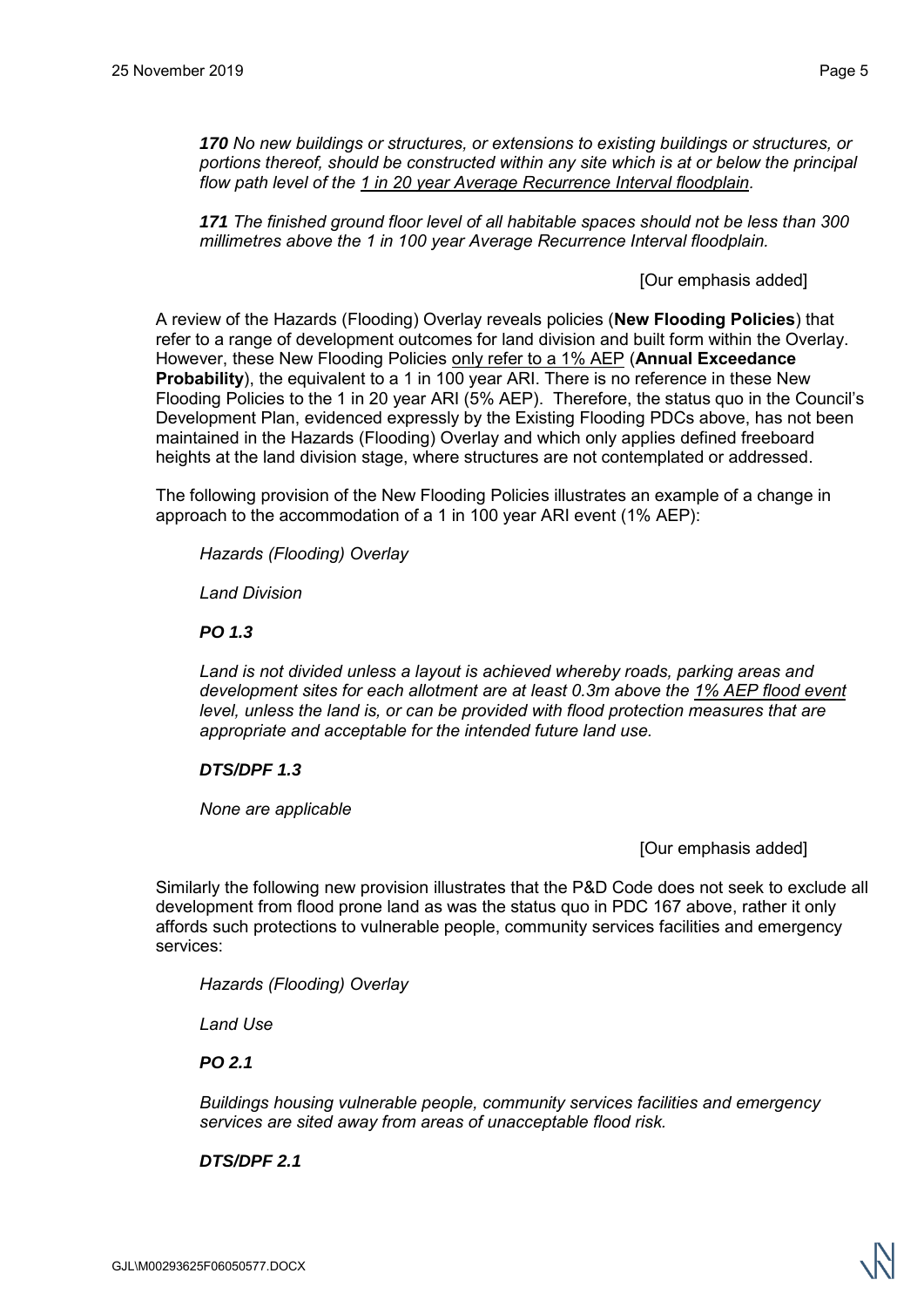*Pre-schools, educational establishments, retirement and supported accommodation, emergency services facilities, hospitals and prisons located outside of the 1% AEP flood area.* 

[Our emphasis added]

Further, the following new provision for building work is less prescriptive than the Existing Flooding PDCs with respect to finished floor level (**FFL**) requirements. This represents another example of a change in approach and a lessening of the design requirements to addressing a 1 in 100 year ARI event (1% AEP):

*Hazards (Flooding) Overlay* 

*Flood Resilience* 

*PO 3.3* 

*Buildings sited, designed and constructed to prevent the entry of floodwaters in a 1% AEP flood event where the entry of flood waters is likely to result in undue damage to or compromise ongoing activities within buildings.* 

# *DTS/DPF 3.3*

*None are applicable* 

[Our emphasis added]

Outside of the Hazards (Flooding) Overlay, the only policy relating to flood mitigation is found under General Development Policies - Design in Urban Areas - All Residential Development:

*Flooding* 

*PO 17.1* 

*Residential accommodation sited, designed and constructed to prevent the entry of floodwaters where the entry of flood waters is likely to result in undue damage to or compromise ongoing activities within buildings.* 

## *DTS / DPF 17.1*

*Residential accommodation has a ground finished floor level 300mm above the top of the kerb level of the primary street.* 

It is noted that DTS / DPF 17.1 only requires FFLs above top of kerb level, which may assist in stormwater overspill from the primary street, but has no relationship to AEP flood events. Council is also concerned that this provision only relates to residential accommodation, and that such protection does not extend to commercial or other developments. There are stormwater requirements for multi-dwelling sites which require stormwater management plans (**SMPs**) which cater for 1% AEP events, but this is in relation to the stormwater on the development site, not the mitigation of flood impacts on dwellings through design measures relating to FFLs.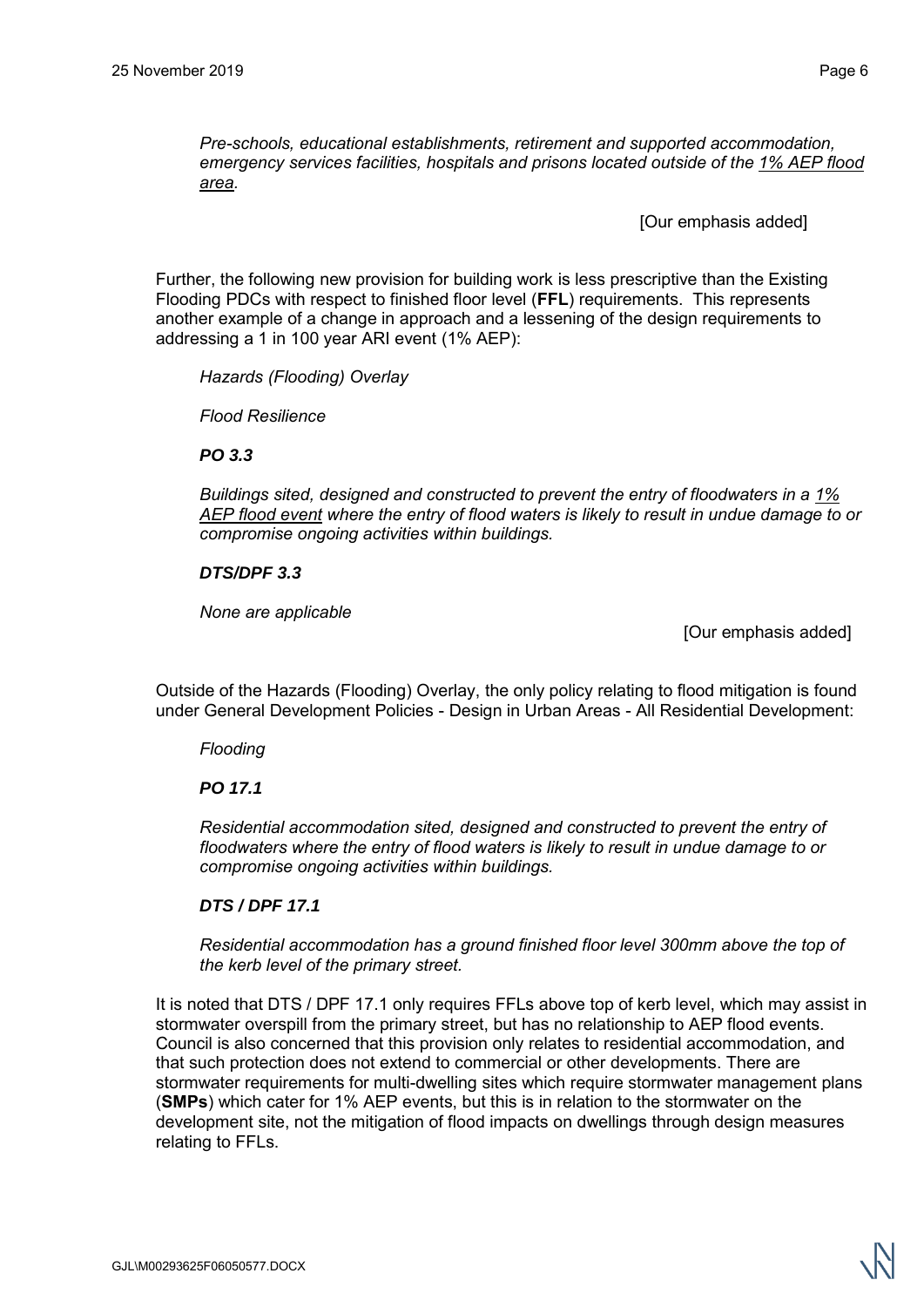The Council is concerned that the New Flooding Policies do not manage the risk of flooding outside of the Hazards (Flood) Overlay. This concerns the Council as there is a significant risk that various developments will be classified as Deemed to Satisfy, meaning that relevant authorities will have insufficient recourse to guard against flood risk. Even for Performance Assessed Development, a relevant authority will be limited to applying the policies within the relevant Assessment Table, which may not include the Hazards (Flood) Overlay policies. Notwithstanding this, the policies within the Hazards (Flood) Overlay are still inadequate as they do not address the principal flow path or the 1 in 20 year ARI issues.

The Council is rightly concerned that the New Flooding Policies do not maintain the status quo of the Existing Flooding PDCs; are insufficient and not comprehensive. Further, we have been instructed that in its discussions with DPTI staff, it was revealed to the Council that these New Flooding Policies were not prepared in consultation with a hydrological engineer. This gives Council even greater cause for concern as there appears to be no reasonable basis for the proposed departure from the existing flood protection policies.

The P&D Code also contains a Water Resources Overlay which relates to the protection of the quality of surface waters as affected by development. This Overlay does not deal with surface waters affecting development, e.g. flooding. In the Council area, this Water Resources Overlay applies along the River Torrens and Third Creek, but not along First and Second Creeks where the Hazards (Flooding) Overlay would apply. The Council is aware that in the City of Burnside, along with other similarly affected councils, the Water Resources Overlay will replace the Watercourse Zone in that Council's Development Plan, which Zone currently manages both flood risk mitigation and water quality. Therefore, the City of Burnside will have seemingly lost its flood risk mitigation policies for these locations and zones in the P&D Code. Council is rightly concerned about the impact of such an approach. Council does not presently understand the rationale behind the approach in these two overlays.

## **Goals of State Planning Policy 15 have not been achieved**

The State Planning Policies set the policy agenda for the P&D Code. State Planning Policy 15 (**SPP 15**) deals with Natural Hazards and seeks that the P&D Code should:

*"...include policy that mitigates the adverse impacts from natural hazards, particularly flood and fire. Overlays will be used to identity risks relating to bushfire, flooding and other natural hazards."* 

Further, SPP 15.1 specifically seeks that the P&D Code should:

*"Identify and minimise the risk to people, property and the environment from exposure to natural hazards including ... terrestrial and coastal flooding".* 

With the inadequacies referred to above the Council is concerned that the P&D Code does not presently comply with SPP 15. In its current form it does not identify or minimise risk to people or property from exposure to flooding on the basis of information and controls presently known and readily available.

## 4. **Unacceptable level of risk in proposed flooding policy**

Failing to include the Current Mapping in the P&D Code, or enabling it to be a relevant consideration in future development assessment under the P&D Code, puts the community, the Council, DPTI , the Commission and the Minister for Planning at increased risk. This risk also exists should the New Flooding Policies fail to maintain the status quo of the Existing Flooding PDCs and remain inadequate.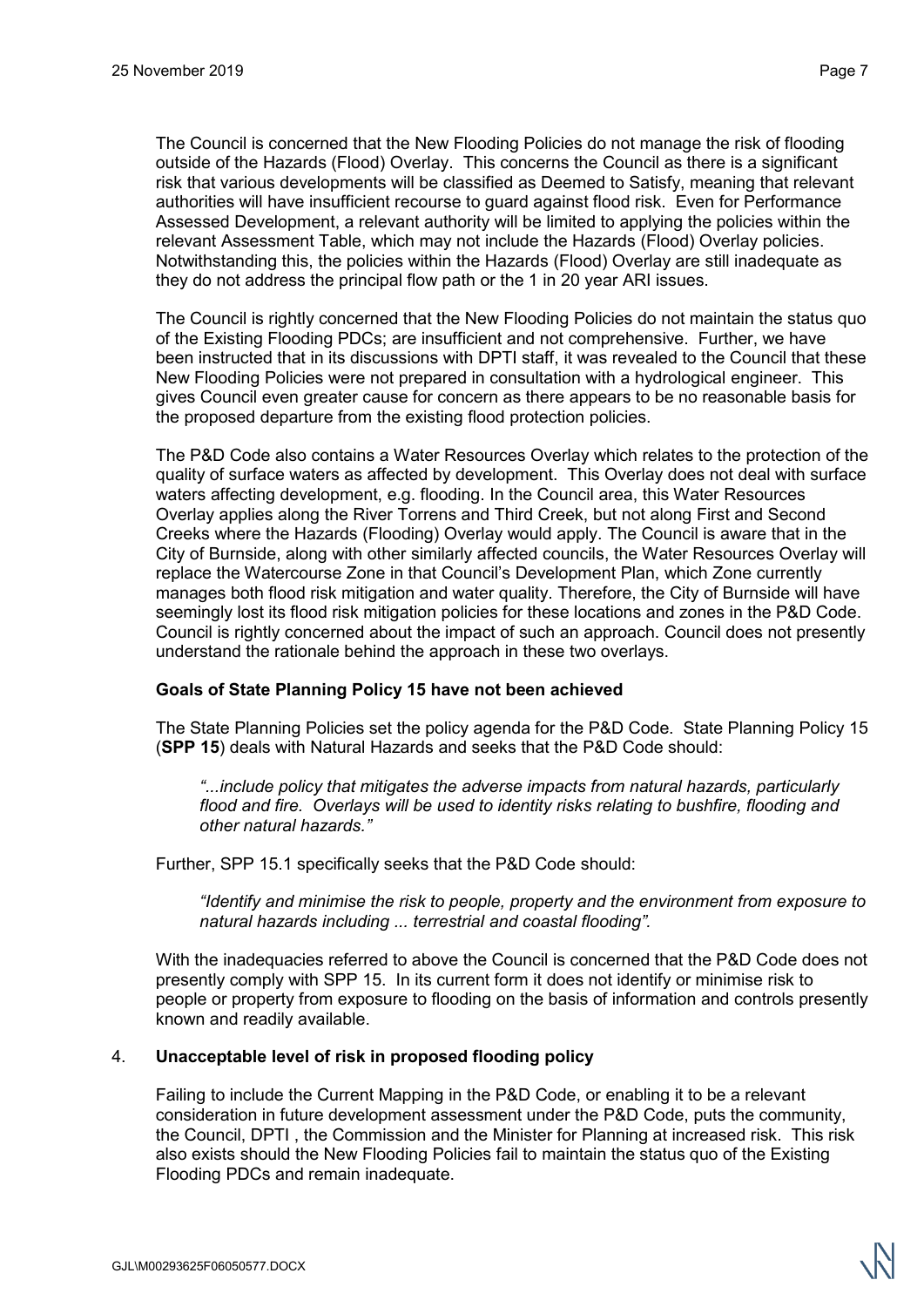When information is available regarding potential flooding risks, it is entirely reasonable that an owner or occupier of land who suffers property damage or loss attributable to flooding may seek to recover compensation from such entities when that risk was known, was previously mitigated against, and should have been avoided.

Further, it is entirely reasonable that members of the community seeking to develop under the P&D Code should be able to expect that the P&D Code contains accurate information and that it places future development at no additional risk than is the case under the Existing Flooding PDCs. It is not appropriate for the community, or councils, that the first version of the P&D Code contains misleading mapping and variations to Existing Flooding PDCs that have not been supported by hydrological engineers and places such entities at greater risk. This appears to be a policy direction that is not evidence based. It is similarly undesirable for this course to be preferred simply because there is insufficient time available for DPTI to develop new flooding policy and mapping before the deadline for commencement of the P&D Code.

## 5. **Requested amendments to proposed flooding policy**

The Council urges DPTI to delete from the Hazards (Flooding) Overlay the Redundant Mapping and insert into the Hazards (Flooding) Overlay the Current Mapping. The Council argues that this is an appropriate course of action because the Current Mapping has been publicly available at the Council since 2018 and this represents a replication of the status quo in the approach to development assessment for the Council. Should DPTI not be amenable to this approach, then the Council seeks that no floodplain mapping be included in the P&D Code for its area, with modifications being made so that the Council and relevant authorities are able to instead rely upon general flooding policy in the P&D Code for both the 1 in 20 year ARI and 1 in 100 year ARI to enable them to consider the Current Mapping as an external document in development assessment. DPTI can then insert appropriate and up to date floodplain mapping across all council areas in a later version of the P&D Code, when it has undertaken the relevant investigations it so requires.

The Council also urges DPTI to review the New Flooding Policies so as to maintain the existing level of flood protection in the Existing Flooding PDCs, until such time as DPTI has undertaken relevant investigation supported by expert hydrological input on any new policy directions.

We look forward to your consideration of these issues and requests. The Council seeks that DPTI provide it with the opportunity to review and comment on any amendments to the New Flooding Policies and mapping before the P&D Code becomes operational.